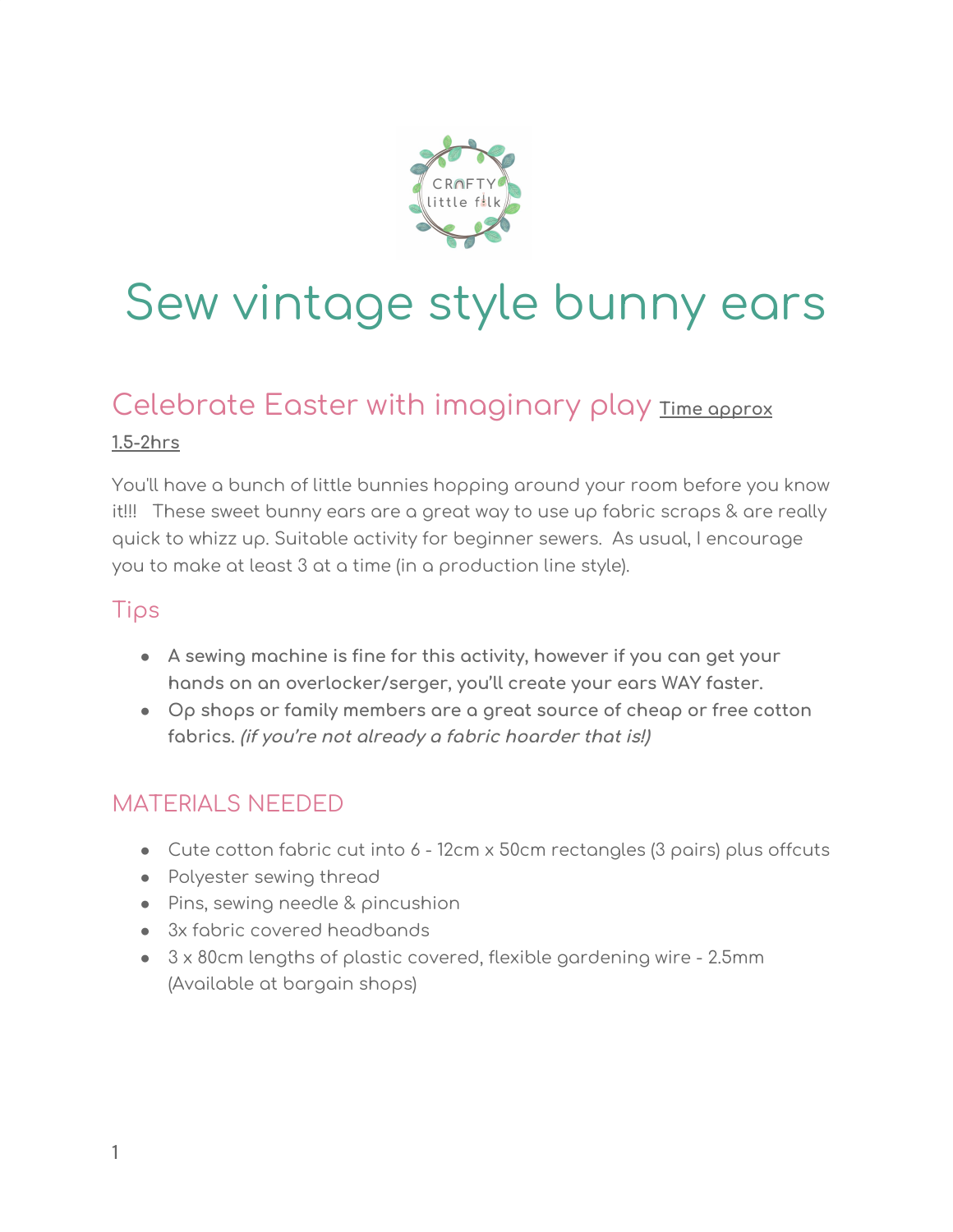#### TOOLS

- Printer
- Paper scissors
- Fabric scissors
- Overlocker/serger or sewing machine
- Iron



## **METHOD**

HOW TO SEW THREE SETS OF EASTER BUNNY EARS

- 1. Gather all materials & tools together.
- 2. Download & print off Easter bunny ears template. Cut out the paper template.
- 3. Fold the matching fabric rectangles in half, with one inside the other. Pin template on top of the fabric (as per the photo), making sure the straight edge is on the fold.
- 4. Cut out 3 pairs of ears with fabric scissors. You should have 6 pieces in total. 3 pairs, 2 of each fabric.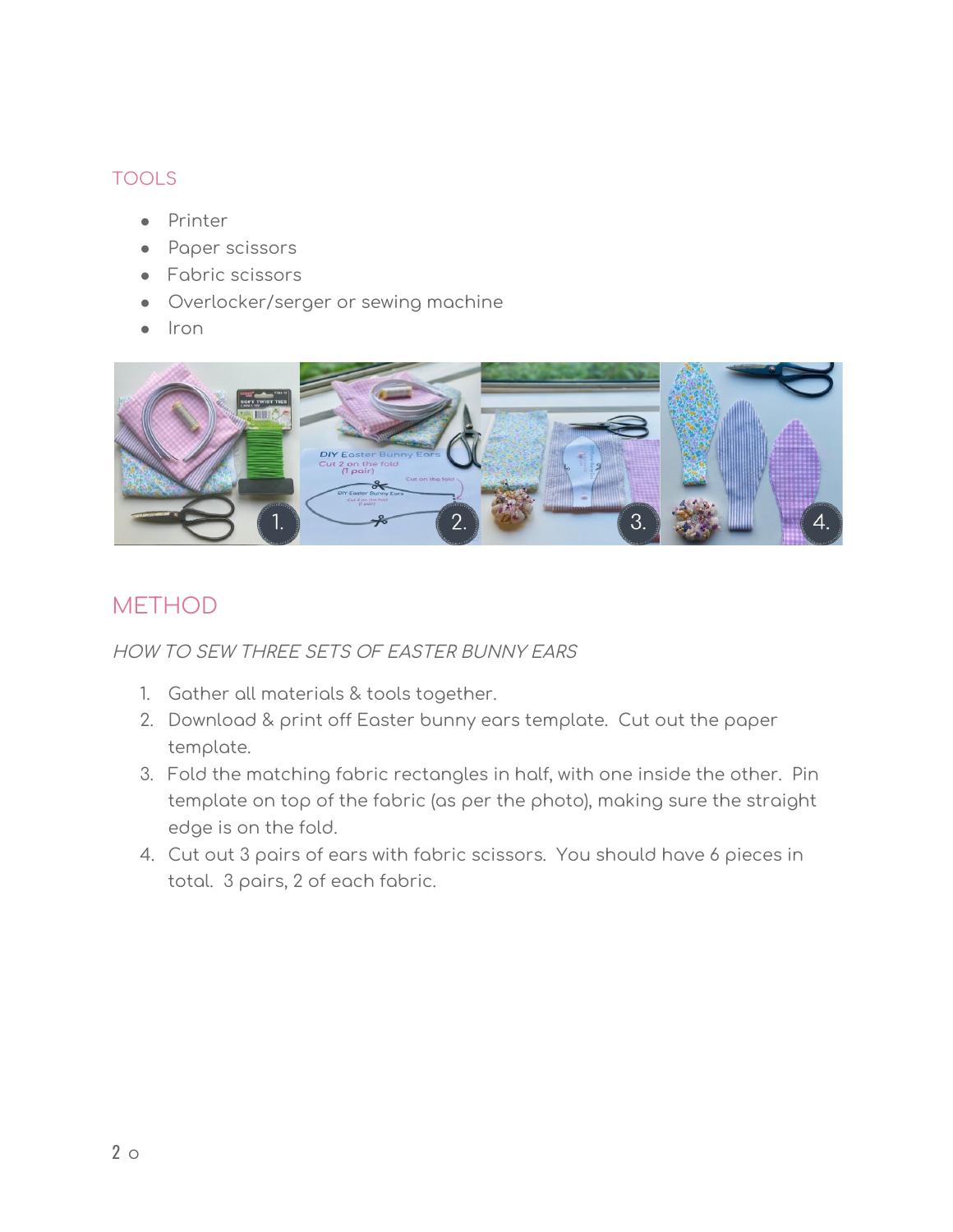

- 5. Turn your fabric ear shapes **right sides together** (this means the inside of the fabric should be facing out). Pin together.
- 6. Using your overlocker or sewing machine, join one whole side of your ears together. (try not to sew over your pins)
- 7. Sew down the remaining side of your ears, **making sure you leave a gap of 4cm in the middle unsewn**. This gap is where your ears will be turned out.
- 8. Gently push your shape right side out through the gap, creating the finished shapes as in photo 8. Iron your ears flat to create a tidy seam edge.



- 9. Bend your wire into two ears shapes as in photo 9. Twist the wire & join together making sure the wire is not poking out.
- 10. Once you're happy with your wire shape, use fabric off cuts, approx 4cm x 10cm to wrap around the wire join for extra padding & helping to secure the wire in place. With a needle & thread, stitch the fabric cover closed.
- 11. Slip the wire into the opening, bending to get both sides in. Manipulate the wire until you're happy it's in evenly.
- 12. Again with a needle & thread stitch the opening closed. Your wire should now be enclosed in your fabric ears.